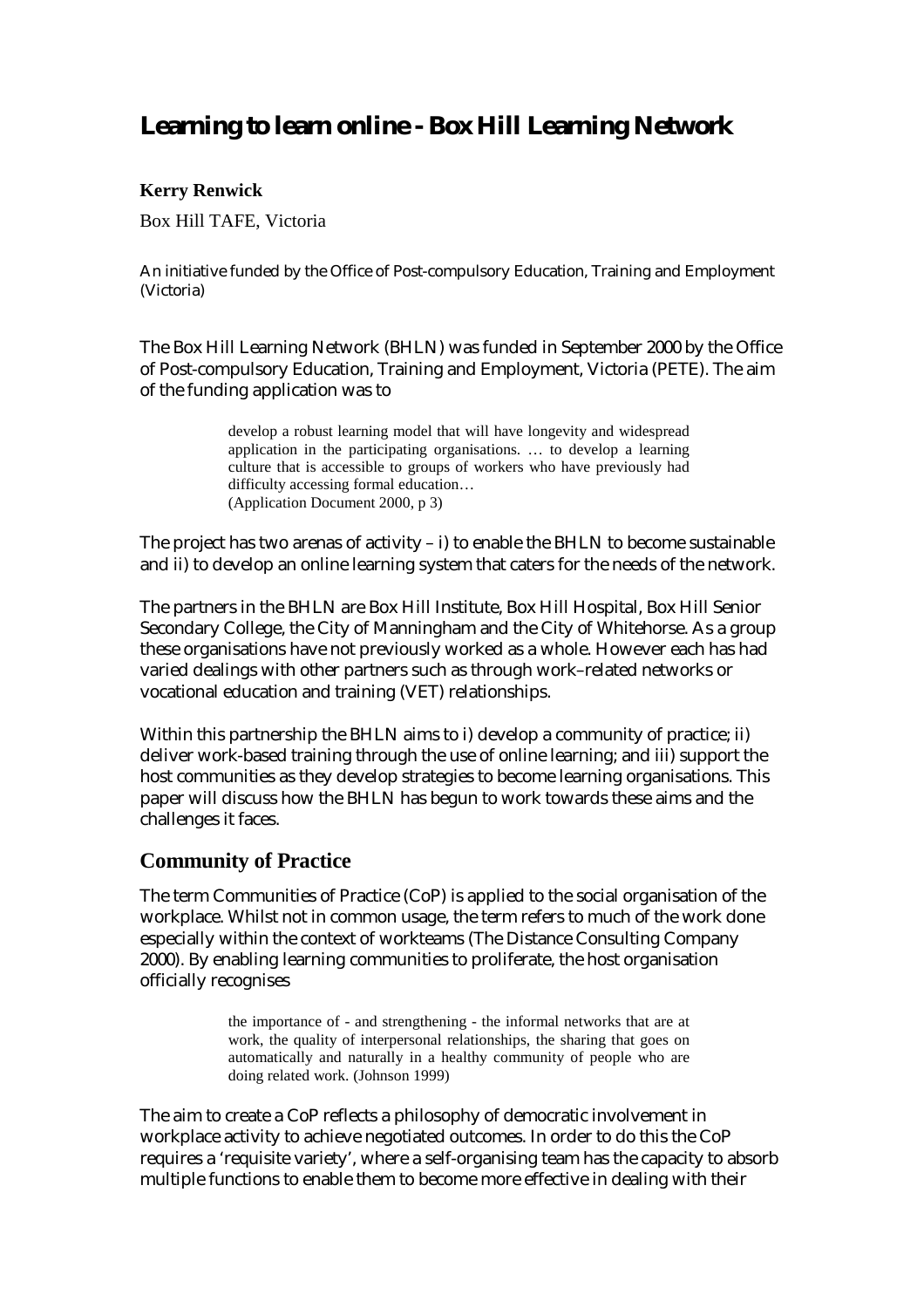environment. As a result, the team is empowered to find innovations around their issues that also resonate with their needs (Morgan 1997). Organisations support their CoPs that staff work within. To do so is strategic. CoPs are where best practices and innovations first emerge and where the solutions to shared problems are first identified (Nichols 2000).

According to Nichols (2000) there are two indicators of a CoP. Firstly, that there is a strong sense of identity tied to the community. To work within a CoP means that the members have ongoing business to achieve 'work', and have an understanding of where the work fits within their organisation(s). Secondly, the practice itself is not fully captured in formal procedure. People interact to complete work and also engage in dialogue that clarifies, defines and even modifies or changes how the work is done. They learn how to do what they do and become seen as competent (or not) in the course of doing it with others.

To enable the BHLN to begin as a collaborative venture and to develop into a CoP, it was necessary to engage in a range of activities. In particular, the partner facilitators BHLN were asked to share information about themselves and their host organisations and to clarify for themselves what the Network should become. To do this, each facilitator was asked to complete a SWOT analysis that considered what skills and other resources they and their host organisation brought to the BHLN. When the aggregated responses were discussed at the first BHLN facilitator's meeting, it was noted that the strengths and opportunities exceeded perceived weaknesses, and that threats were virtually non-existent.

At the same first meeting, facilitators were asked to bring along an object that they felt best represented what they thought the BHLN could or should be. Whilst the objects were quite different – a coffee cup, a bracelet, a potted plant - what they represented was remarkably similar; an organic and nurturing partnership. The purpose of this activity was to look at how the BHLN needed to organise itself to undertake its work, and how the partners saw their involvement and contribution. The BHLN meets on a regular basis, and there is considerable communication between facilitators outside of meeting times. Hosting and minute taking of the facilitator meeting is shared. Visiting other partners' sites has assisted in all gaining clearer understandings of the constraints and idiosyncratic nature of each site. Decision making is done in a collaborative manner and no one partner has any more say on the Network's activities than another. The production of the *BHLNews* is a joint venture, and every facilitator has responsibility for making at least one contribution per year and contributing to the distribution list for the newsletter. Facilitators also keep a diary where they take time to reflect upon the work of the BHLN and their contributions to it. The BHLN has been funded as an action research project.

The BHLN provides a social context for the work of the facilitators. Despite not sharing a common workspace, the facilitators do engage in a shared context for their work. The creation of the BHLN and the need to create an online learning facility and support is work in common, irrelevant of the varied work locations. There is a mutual engagement in the work in that there are the same needs to establish space, identity and acceptance in their host organisations for online training. At meetings the facilitators are able to explore how outcomes can be achieved in other locations and to discuss applicability at their location. The very nature of the BHLN being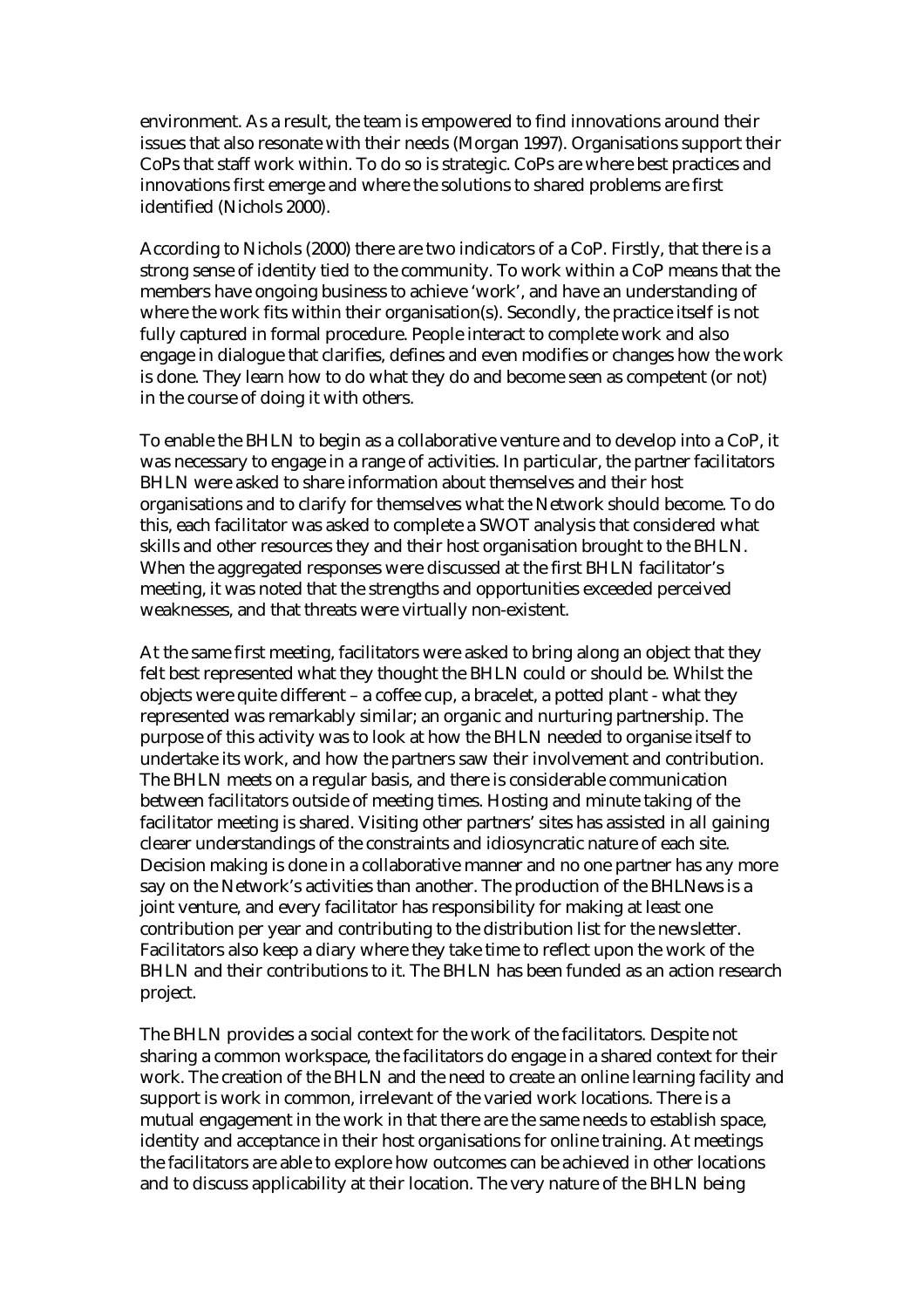different to their 'other' work means that the facilitators interrelate with each other to discuss the use of shared resources, using common language and thereby creating a new and unique identity for themselves.

# **Work-based training online**

In setting up the BHLN, the first 2-3 months has been focused primarily on establishing the Network and creating viable relationships between the facilitators and the host organisations they represent. More recently however, the Network's attention has been drawn to the provision of online learning – the principal reason for its funding through PETE.

The premise of the funding application for this research project was the opportunity to 'meld formal online learning using the TAFE Virtual Campus with workplace action learning' (Application Document 2000, p 8). Access to and use of the TAFE VC is still at the early stages in the BHLN. At present the BHLN is identifying and accessing modules/units and assessing them for their suitability for the work of the Network. The aim is to provide training for Community Services (Aged Care) online, however other suggestions for courses or stand alone units are increasingly presenting themselves. This is inevitable as the facilitators become more familiar and confident with the use of the TAFE VC and online learning and as (potential) students seek more options.

At present the BHLN is completing surveys designed to elicit any student concerns and their interests in/for online learning. Due to the needs of the current and potential students, the Network is cognisant of the need to have a student friendly online environment. The Network aims to achieve this by having access to computers in a pleasant environment; to give students plenty of opportunity to explore the web and online learning in an interesting, non-threatening manner; and to have queries responded to in a timely manner.

Work has also been undertaken in creating a communication hub on the TAFE VC platform that is able to meet the students' needs. The hub is the linchpin of communication and activity for the Network. It is through the hub that Facilitators communicate, students access units/modules, submit assessments, converse and debate with other students, and where tutors make regular contact with students.

# **Learning organisations**

Morgan (1997) discusses organisations, and the way in which work is structured and managed, using a number of metaphors. In one metaphor - organisations as brains - Morgan draws on G W Taylor's (1979) work to ask: is it 'possible to design "learning organisations" that have the capacity to be as flexible, resilient, and inventive as the functioning of the brain?'(p 74). To achieve this Morgan uses imagery about the brain to describe organisations, and he proposes that to become a learning organisation it must be able to undertake four activities. These activities or competencies are to varying degrees becoming recognisable within the activities and work of the BHLN.

i) To scan and anticipate change in the environment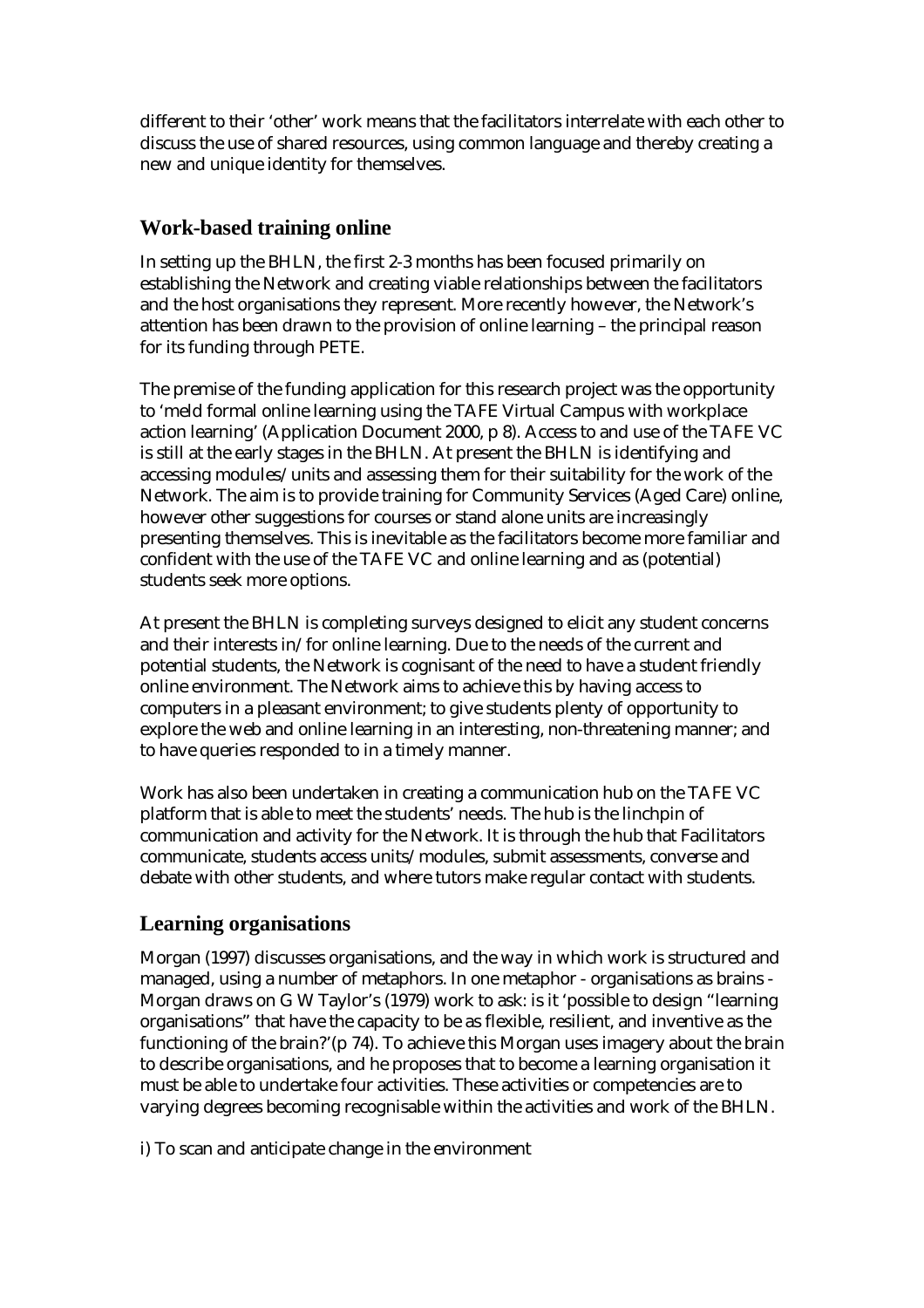Environmental change is the norm; organisations need to develop new ways of seeing their environment and be able to envisage and create new possibilities.

All of the host organisations recognise the changing nature of work and their commitment to the well being of their staff. Whilst all are not viewing this in the same way or to the same degree, there is an understanding of the importance of investing in staff. The benefits in investing in staff could be perceived as increasing their skills and knowledge, allowing staff to try new and varied work opportunities, enabling career advancement within the organisation rather than to outside organisations, and conveying to staff that they are valued. To get to this situation, the host organisations have come to recognise that they have to support staff in new ways, and in doing so, create different workplaces.

ii) To develop an ability to question, challenge, and change operational norms and assumptions.

This involves becoming skilled in understanding the paradigms, metaphors, mindsets or mental models that underpin how the organisations operate. To do this requires self-reflective practice, the ability to develop a new mental model when required and to create new capabilities to extend their ability to create the future.

Within the Network it is possible for the facilitators to step outside the mind set of their host organisations. By considering the possibilities as well as how to deliver, monitor and assess the training, facilitators have to be aware of both the opportunities and limitations within their organisations. Involvement in the Network enables them to analyse and reflect upon typical practice and to consider how that practice may constrain. Facilitators become skilled in reflective practice within the safe environs of the Network, where there is an expectation to trial, explore and consider options. In many ways the Network is a 'playground' for experimentation and practise before trialling an innovation in the workplace.

iii) To allow appropriate strategic directions and patterns of organisations to emerge

The behaviour of intelligent systems requires a sense of vision, norms, values, limits or reference points to guide behaviour. However, it is also important that these reference points also create spaces which enable multiple actions and behaviours, including those which question imposed limits!

The early focus of activities for the BHLN has been to create a Community of Practice. For the Facilitators there has been considerable opportunity for them to have a say in the way in which they want and need the Network to look and operate. The earliest activities were about identifying the shared vision and articulating the values that would guide the daily operations of the Network. It was very clear at the outset that each host site would be able to respond according to its needs and imperatives. The host organisations did not all enter into the Network at the very same point of development. Consequently, there has been considerable effort to endure that Facilitators representing the host organisations are able to have their 'voice' heard whilst taking part in a choir of shared Network activity.

iv) To become skilled in the art of double-loop learning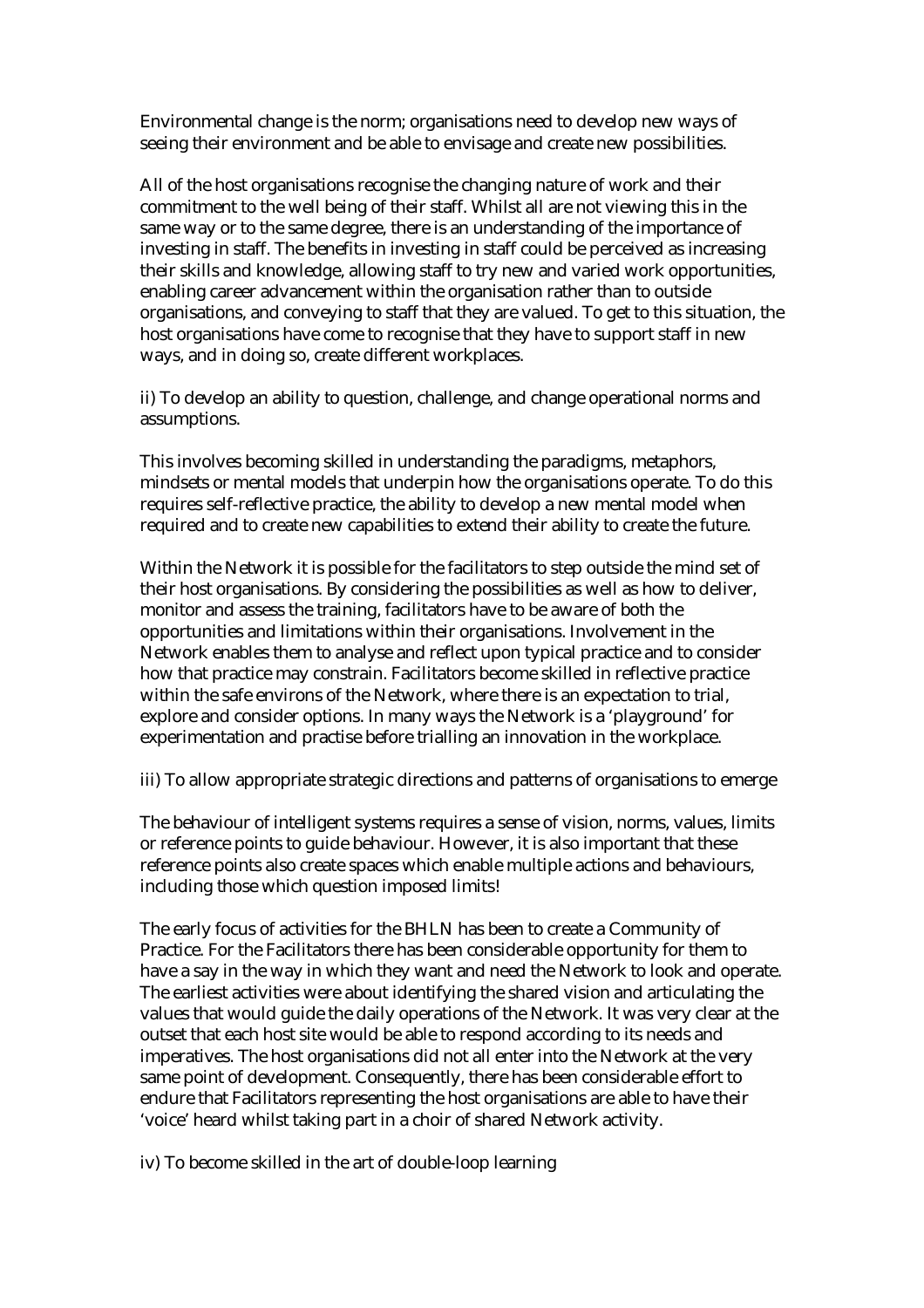This requires self-reflective action to underpin intelligent action. To do this is to examine the status quo, to consider alternative or new modes of operation and to understand from a new perspective.

The Facilitators have been completing and maintaining personal diaries about their involvement and the activities of the BHLN. By reviewing Facilitators' selected thoughts and reactions of key events and episodes in the early life of the Network, it will be possible to enable reflective evaluation at several levels. Clearly individuals are the first level, but there is also opportunity to enable reflection across the Network. By using action research in such a way, the Network is not consigned to repeat; rather, it is able to learn from previous experiences, and to see them differently.

The ability of the BHLN to demonstrate these four competencies relies on several underpinning platforms. The BHLN is not a totally separate entity from the Host organisations, and as such there is considerable need for a close relationship and organisational support to enable the Network to function firstly, and secondly, to achieve its aims.

# **Ongoing challenges**

At present the BHLN is identifying the units/modules that can actually be delivered online. This is problematic in that our initial focus has been to deliver Community Services (Aged Care), and at present there are insufficient options for online delivery. This leaves the Network with two options – to customise current offerings to make them more relevant to aged care workers or to actually produce the materials in html format - an option that the Network has not (yet) been funded for.

Having created online learning options, the importance of establishing a user friendly gateway to the BHLN for our staff and students is becoming primary. Some of the potential students have little or no experience with computers and use of the web. Others have languages other than English as their first language. The Network is determined that getting online and access to the BHLN be as simple as possible. The creation of a virtual campus is still at a relatively early stage of development. The current facilitators in the BHLN have skills in the use of computers - eg word processing and communication - but their experience with online learning is relatively 'new'. Additionally, most have no formal training as teachers. To address both of these issues, the BHLN is supporting and upskilling the facilitators to be able to 'deliver online', through their completion of Certificate IV Workplace Assessor and Training online.

Establishing BHLN as a source of workplace training, especially with the host organisations, is an interesting challenge. Some of the host organisations are large and can employ over 200 people across a diverse range of work. The need to market and promote the activities of the BHLN to its host organisations, particularly as a preferred option for 'in house' training, will be a large task. However, the very viability and sustainability of the Network is largely predicated upon the achievement of this feat.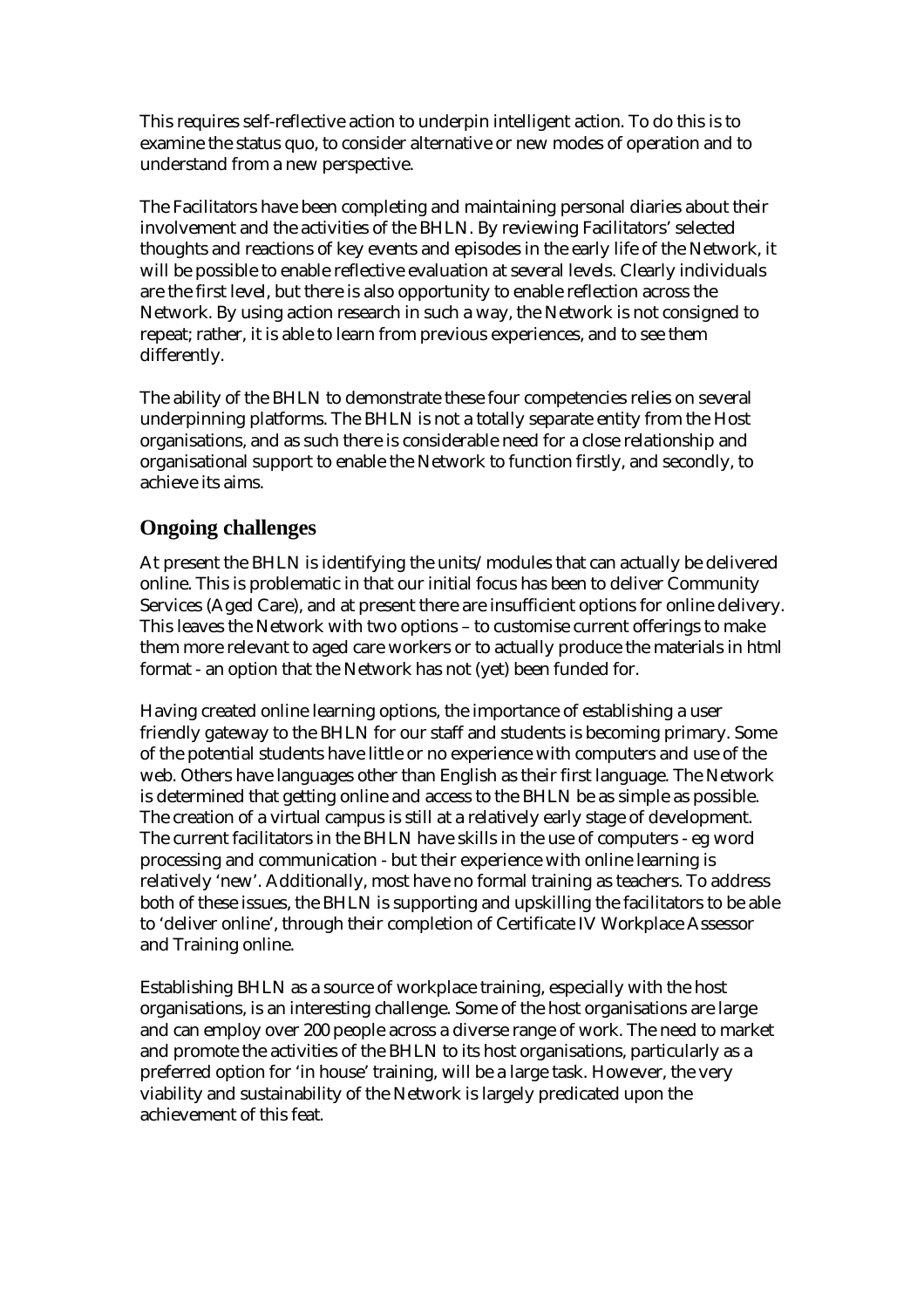# **Conclusion**

The BHLN is still in the very early stages of its development. There are a number of challenges it faces in becoming a Community of Practice and supporting the development of the host organisations to become learning organisations. To achieve this it will be necessary for the Network to becoming a recognised provider of training within its host organisations, creating a viable online presence and enabling professional relationships within a nurturing environment.

To date, the establishment of the BHLN has been one of the positive experiences for the facilitators involved. There has been an imperative to create a Community of Practice before the Network could begin to promote itself in other arenas. The attainment of this goal at such an early stage is significant. The Network is only just beginning to consider ways in which it can demonstrate to the philosophy and practice of the host organisation's learning organisation. The ability of the Facilitators to meet and surpass this and other inevitable challenges, is an aspect that is emerging for our Community of Practice as a significant priority. To be willing to rise to such challenges allows the Network to ponder its potential to become a viable and sustainable entity.

# **References**

Box Hill Learning Network Application Document (2000) Box Hill Institute of TAFE.

Distance Consulting Company (2000) Community of practice: what it's like inside. [http://home.att.net/-discon/KM/CoPCharacteristics.htm.](http://home.att.net/-discon/KM/CoPCharacteristics.htm) 

Johnson L (1999) Integrating organizational learning and knowledge management: from an interview with Peter Senge. Leverage, vol 34, October.

Morgan G (1997) Images of organisation (second edition). California: Sage Publications, Thousand Oaks.

Nichols F (2000) Communities of practice: definitions, indicators and identifying characteristics. [http://home.att.net/-discon/KM/CoPCharacteristics.htm.](http://home.att.net/-discon/KM/CoPCharacteristics.htm)

Taylor G R (1979) Natural history of the mind. New York: Dutton.

# **Contact details**

*Kerry Renwick*  Food Safety Auditor Centre for Hospitality and Tourism Studies Box Hill Institute of TAFE PO Bag 2014 Box Hill Victoria 3128 Ph: +61 3 9286 9543 Fax: +61 3 9286 9333